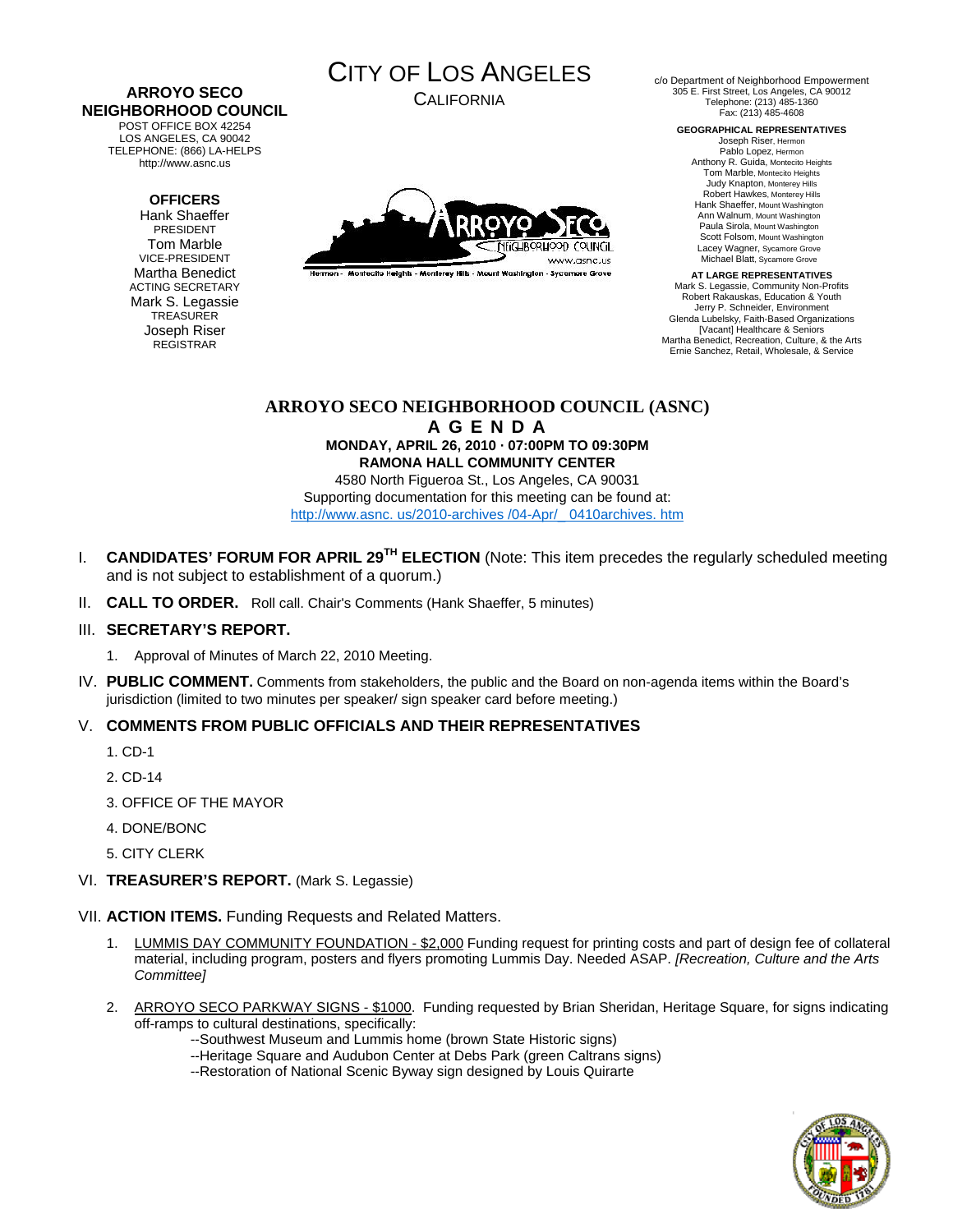# **ARROYO SECO NEIGHBORHOOD COUNCIL (ASNC) AGENDA, Page 2 MONDAY, APRIL 26, 2010 · 07:00PM TO 09:30PM RAMONA HALL COMMUNITY CENTER**

. *[Recreation, Culture and the Arts Committee]*

3. MONTECITO HEIGHTS CENTENNIAL CELEBRATION - \$2000.00 Day - long showcase of local musicians, artists, craftsmen, food vendors, community organizations, children's events, neighborhood diversity and history - free and open to the public. To be held Saturday, July 10, 2010. Item was reviewed and approved by Montecito Heights local issues committee at its last meeting on 04/15/10. *[Montecito Heights Local Issues]* 

# **VII ACTION ITEMS.** Non-Finance Related.

- 1. RECRUITMENT OF CANDIDATES FOR VACANT ASNC BOARD POSITIONS. Due to a shortage of candidates filing (or being approved by the City Clerk), for certain neighborhood council representative positions on the April 29, 2010, ballot, the ASNC Board should declare as vacant, effective with the end of the current term, and begin the outreach process to fill the following positions by "special election" as soon after the newly elected board is seated as possible:
	- -- 2 (of 4) Geographical Representatives for Mt. Washington
	- -- 2 (of 2) Geographical Representatives for Sycamore Grove
	- -- 1 (of 2) Geographical Representatives for Monterey Hills
	- -- 1 At-large Representative for Healthcare & Seniors

 -- 1 At-large Representative for Faith-based Organizations (the only listed candidate on the April 29 ballot having withdrawn shortly after filing for candidacy). Note: This opening may require additional time, since it may need to be declared vacant at a public meeting, post- election.

Board standing rules call for these positions to be noticed to stakeholders as available at least 30 days before they may be filled at a monthly meeting by a vote of the ASNC board. Anticipating that the new board will be seated within 30-60 days of April 29, this will allow time to advertise the anticipated openings and gather applications. *[Joseph Riser]*

- 2. RIVER DOGS AT HERMON DOG PARK. Friends of Hermon Dog Park request a letter of formal support from the ASNC Board for the Los Angeles Office of Community Beautification funded "River Dogs at Hermon Dog Park (A draft of the letter is to be presented at the meeting). *[Wendi Riser]*
- 3. FORMATION OF ANIMAL WELFARE AD HOC COMMITTEE. Moved that the ASNC Board create an Animal Welfare Ad Hoc Committee. *[Lezle Stein]*

### VIII. **COMMITTEE AND OTHER REPORTS.**

- 1. Local Issues.
	- (a) Hermon
	- (b) Montecito Heights
	- (c) Monterey Hills
	- (d) Mount Washington
	- (e) Sycamore Grove
- 2. Communications and Outreach (Joseph Riser)
- 3. Budget and Finance (Mark Legassie)
- 4. Environment (Jerry Schneider)
- 5. Community Garden (Paula Sirola)
- 6. Public Safety (Mark Legassie)
- 7. Rules and Elections (Tom Marble)

### IX. **REPORTS FROM LIAISONS.** (10 minutes)

1. LOS ANGELES NEIGHBORHOOD COUNCILS COALITION (Ann Walnum)



**ARROYO SECO NEIGHBORHOOD COUNCIL** Post Office Box 42254, Los Angeles, Ca90042 Phone (866) LA-HELPS www.asnc.us